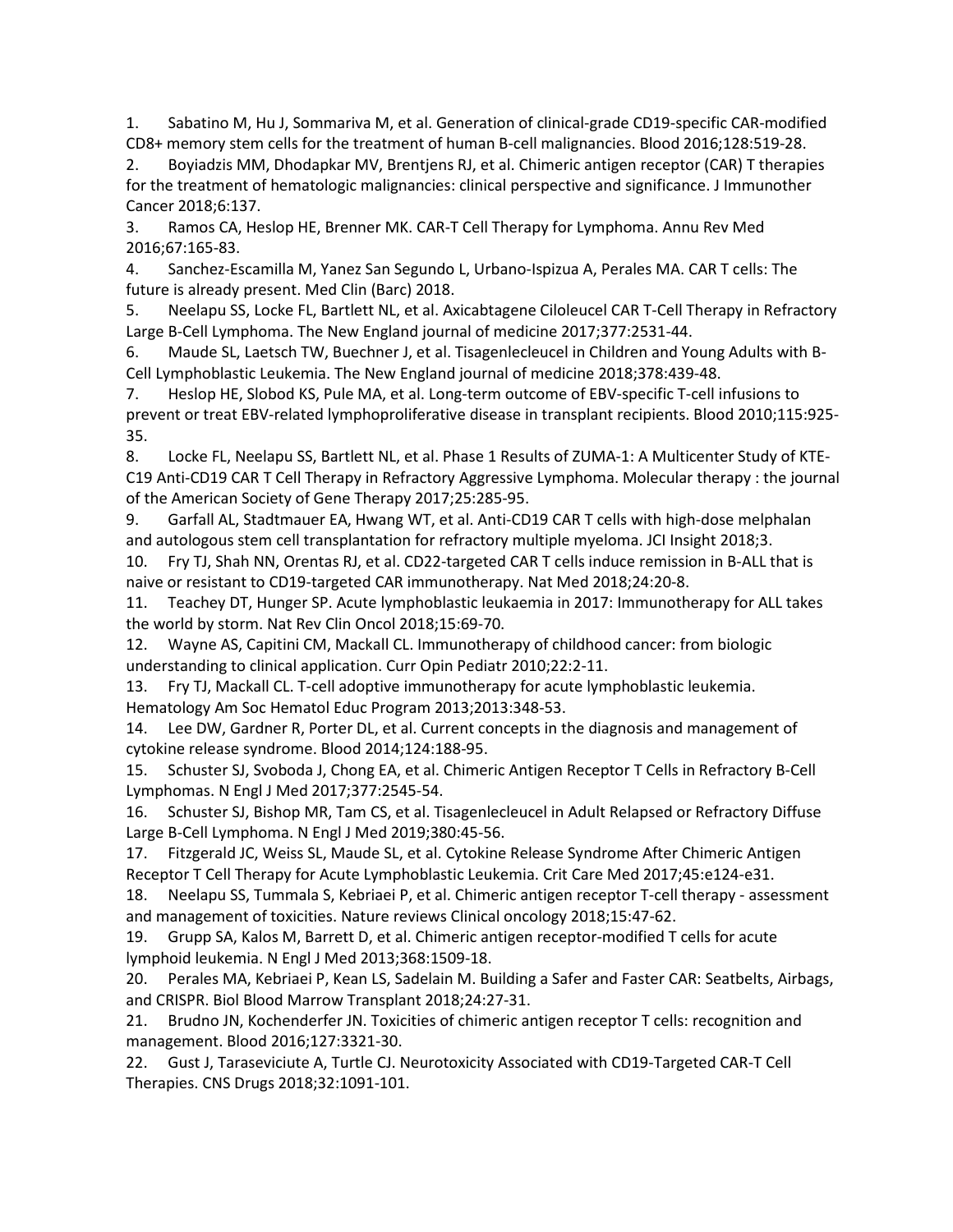23. Lee DW, Santomasso BD, Locke FL, et al. ASBMT Consensus Grading for Cytokine Release Syndrome and Neurologic Toxicity Associated with Immune Effector Cells. Biol Blood Marrow Transplant 2018.

24. Boyiadzis M, Bishop MR, Abonour R, et al. The Society for Immunotherapy of Cancer consensus statement on immunotherapy for the treatment of hematologic malignancies: multiple myeloma, lymphoma, and acute leukemia. J Immunother Cancer 2016;4:90.

25. Santomasso BD, Park JH, Salloum D, et al. Clinical and Biological Correlates of Neurotoxicity Associated with CAR T-cell Therapy in Patients with B-cell Acute Lymphoblastic Leukemia. Cancer Discov 2018;8:958-71.

26. Locke FL, Ghobadi A, Jacobson CA, et al. Long-term safety and activity of axicabtagene ciloleucel in refractory large B-cell lymphoma (ZUMA-1): a single-arm, multicentre, phase 1-2 trial. Lancet Oncol 2019;20:31-42.

27. Park JH, Riviere I, Gonen M, et al. Long-Term Follow-up of CD19 CAR Therapy in Acute Lymphoblastic Leukemia. N Engl J Med 2018;378:449-59.

28. Teachey DT, Lacey SF, Shaw PA, et al. Identification of Predictive Biomarkers for Cytokine Release Syndrome after Chimeric Antigen Receptor T-cell Therapy for Acute Lymphoblastic Leukemia. Cancer Discov 2016;6:664-79.

29. Davila ML, Brentjens R. Chimeric antigen receptor therapy for chronic lymphocytic leukemia: what are the challenges? Hematol Oncol Clin North Am 2013;27:341-53.

30. Geyer MB, Riviere I, Senechal B, et al. Autologous CD19-Targeted CAR T Cells in Patients with Residual CLL following Initial Purine Analog-Based Therapy. Mol Ther 2018;26:1896-905.

31. Park JH, Brentjens RJ. Immunotherapies in CLL. Adv Exp Med Biol 2013;792:241-57.

32. Porter DL, Hwang WT, Frey NV, et al. Chimeric antigen receptor T cells persist and induce sustained remissions in relapsed refractory chronic lymphocytic leukemia. Sci Transl Med 2015;7:303ra139.

33. Porter DL, Levine BL, Kalos M, Bagg A, June CH. Chimeric antigen receptor-modified T cells in chronic lymphoid leukemia. N Engl J Med 2011;365:725-33.

34. Turtle CJ, Hanafi LA, Berger C, et al. CD19 CAR-T cells of defined CD4+:CD8+ composition in adult B cell ALL patients. J Clin Invest 2016;126:2123-38.

35. Gardner RA, Finney O, Annesley C, et al. Intent-to-treat leukemia remission by CD19 CAR T cells of defined formulation and dose in children and young adults. Blood 2017;129:3322-31.

36. Brentjens RJ, Davila ML, Riviere I, et al. CD19-targeted T cells rapidly induce molecular remissions in adults with chemotherapy-refractory acute lymphoblastic leukemia. Sci Transl Med 2013;5:177ra38.

37. Teachey DT, Grupp SA. Cytokine Release Syndrome after Haploidentical Stem Cell Transplantation. Biol Blood Marrow Transplant 2016;22:1736-7.

38. Turtle CJ, Hanafi LA, Berger C, et al. Immunotherapy of non-Hodgkin's lymphoma with a defined ratio of CD8+ and CD4+ CD19-specific chimeric antigen receptor-modified T cells. Sci Transl Med 2016;8:355ra116.

39. Turtle CJ, Hay KA, Hanafi LA, et al. Durable Molecular Remissions in Chronic Lymphocytic Leukemia Treated With CD19-Specific Chimeric Antigen Receptor-Modified T Cells After Failure of Ibrutinib. J Clin Oncol 2017;Electronic publication ahead of print.

40. Ramos CA, Ballard B, Zhang H, et al. Clinical and immunological responses after CD30-specific chimeric antigen receptor-redirected lymphocytes. J Clin Invest 2017:Electronic publication ahead of print.

41. Ali SA, Shi V, Maric I, et al. T cells expressing an anti-B-cell maturation antigen chimeric antigen receptor cause remissions of multiple myeloma. Blood 2016;128:1688-700.